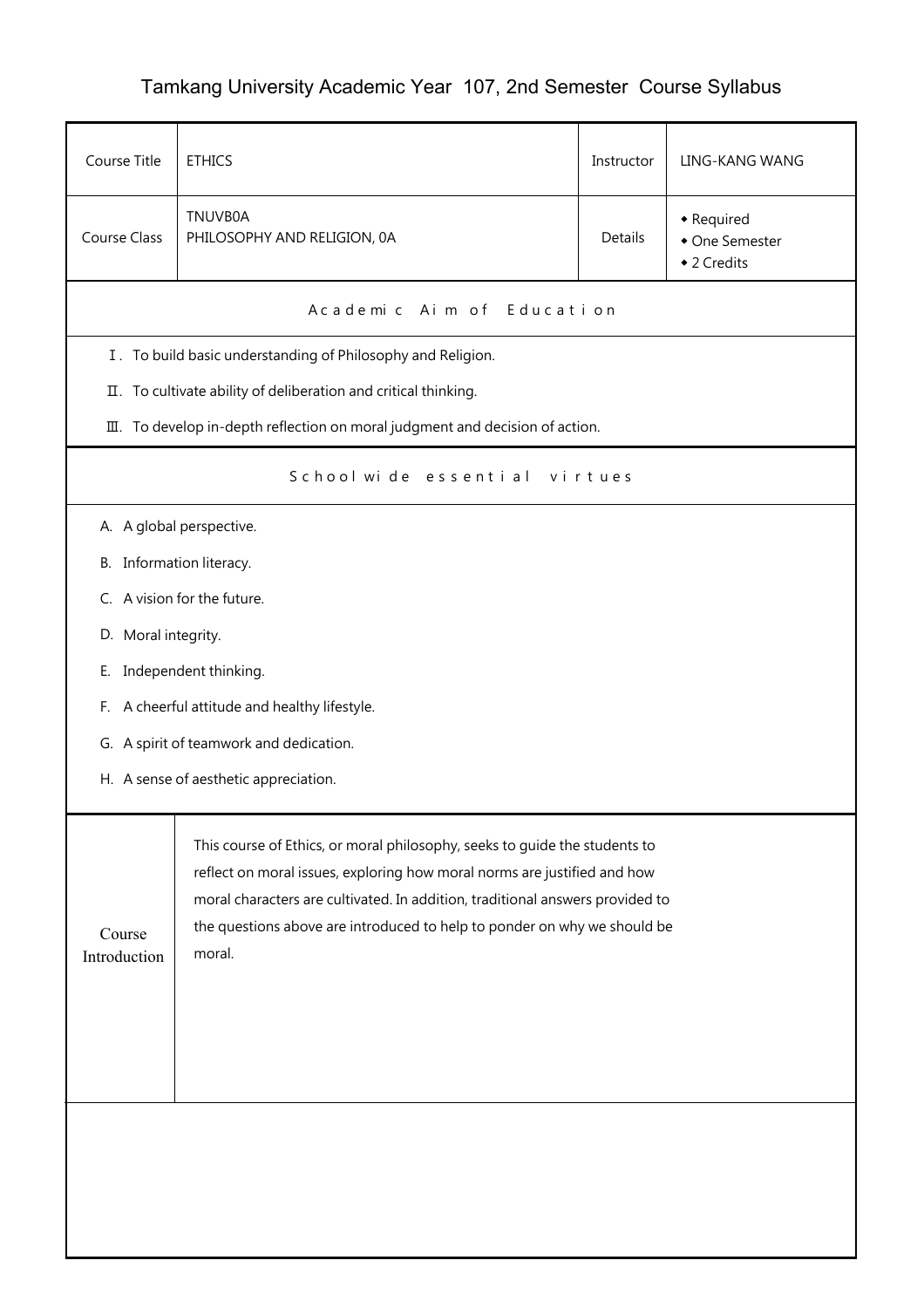| The Relevance among Teaching Objectives, Objective Levels and Schoolwide essential virtues<br>I.Objective Levels (select applicable ones) :<br>(i) Cognitive Domain<br>$\therefore$ C1-Remembering,<br>C <sub>2</sub> -Understanding,<br>C <sub>3</sub> -Applying,<br>C4-Analyzing,<br>C5-Evaluating,<br>$C6$ -Creating<br>(ii) Psychomotor Domain : P1–Imitation,<br>P2-Mechanism,<br>P3-Independent Operation,<br>P4-Linked Operation, P5-Automation,<br>P6-Origination<br>(iii) Affective Domain : Al-Receiving,<br>A2-Responding,<br>A3-Valuing,<br>A4-Organizing,<br>A5-Charaterizing,<br>A6-Implementing<br>II. The Relevance among Teaching Objectives, Objective Levels and Schoolwide essential virtues :<br>(i) Determine the objective level(s) in any one of the three learning domains (cognitive,<br>psychomotor, and affective) corresponding to the teaching objective. Each objective should<br>correspond to the objective level(s) of ONLY ONE of the three domains.<br>(ii) If more than one objective levels are applicable for each learning domain, select the<br>highest one only. (For example, if the objective levels for Cognitive Domain include |                                                                                                                         |                              |                                                       |                             |                                                                             |  |  |
|-------------------------------------------------------------------------------------------------------------------------------------------------------------------------------------------------------------------------------------------------------------------------------------------------------------------------------------------------------------------------------------------------------------------------------------------------------------------------------------------------------------------------------------------------------------------------------------------------------------------------------------------------------------------------------------------------------------------------------------------------------------------------------------------------------------------------------------------------------------------------------------------------------------------------------------------------------------------------------------------------------------------------------------------------------------------------------------------------------------------------------------------------------------------------------|-------------------------------------------------------------------------------------------------------------------------|------------------------------|-------------------------------------------------------|-----------------------------|-----------------------------------------------------------------------------|--|--|
| C3, C5, and C6, select C6 only and fill it in the boxes below. The same rule applies to<br>Psychomotor Domain and Affective Domain.)<br>(iii) Determine the Schoolwide essential virtues that correspond to each teaching objective.<br>Each objective may correspond to one or more Schoolwide essential virtues at a time.<br>(For example, if one objective corresponds to three Schoolwide essential virtues: A,AD,<br>and BEF, list all of the three in the box.)                                                                                                                                                                                                                                                                                                                                                                                                                                                                                                                                                                                                                                                                                                        |                                                                                                                         |                              |                                                       |                             |                                                                             |  |  |
|                                                                                                                                                                                                                                                                                                                                                                                                                                                                                                                                                                                                                                                                                                                                                                                                                                                                                                                                                                                                                                                                                                                                                                               |                                                                                                                         |                              |                                                       |                             | Relevance                                                                   |  |  |
| No.                                                                                                                                                                                                                                                                                                                                                                                                                                                                                                                                                                                                                                                                                                                                                                                                                                                                                                                                                                                                                                                                                                                                                                           | <b>Teaching Objectives</b>                                                                                              |                              |                                                       | Objective<br>Levels         | Schoolwide essential<br>virtues                                             |  |  |
| $\mathbf{1}$                                                                                                                                                                                                                                                                                                                                                                                                                                                                                                                                                                                                                                                                                                                                                                                                                                                                                                                                                                                                                                                                                                                                                                  | To cultivate the ability of                                                                                             |                              |                                                       | C <sub>6</sub>              | DE                                                                          |  |  |
|                                                                                                                                                                                                                                                                                                                                                                                                                                                                                                                                                                                                                                                                                                                                                                                                                                                                                                                                                                                                                                                                                                                                                                               | moral reflection and                                                                                                    |                              |                                                       |                             |                                                                             |  |  |
|                                                                                                                                                                                                                                                                                                                                                                                                                                                                                                                                                                                                                                                                                                                                                                                                                                                                                                                                                                                                                                                                                                                                                                               | understanding of moral<br>doctrines.                                                                                    |                              |                                                       |                             |                                                                             |  |  |
|                                                                                                                                                                                                                                                                                                                                                                                                                                                                                                                                                                                                                                                                                                                                                                                                                                                                                                                                                                                                                                                                                                                                                                               |                                                                                                                         |                              |                                                       |                             |                                                                             |  |  |
| Teaching Objectives, Teaching Methods and Assessment                                                                                                                                                                                                                                                                                                                                                                                                                                                                                                                                                                                                                                                                                                                                                                                                                                                                                                                                                                                                                                                                                                                          |                                                                                                                         |                              |                                                       |                             |                                                                             |  |  |
| No.                                                                                                                                                                                                                                                                                                                                                                                                                                                                                                                                                                                                                                                                                                                                                                                                                                                                                                                                                                                                                                                                                                                                                                           | <b>Teaching Objectives</b>                                                                                              |                              | <b>Teaching Methods</b>                               | Assessment                  |                                                                             |  |  |
| 1                                                                                                                                                                                                                                                                                                                                                                                                                                                                                                                                                                                                                                                                                                                                                                                                                                                                                                                                                                                                                                                                                                                                                                             | To cultivate the ability of<br>moral reflection and<br>understanding of moral<br>doctrines.                             |                              | Lecture, Discussion, Appreciation,<br>Problem solving | Written test, Participation |                                                                             |  |  |
|                                                                                                                                                                                                                                                                                                                                                                                                                                                                                                                                                                                                                                                                                                                                                                                                                                                                                                                                                                                                                                                                                                                                                                               |                                                                                                                         |                              | Course Schedule                                       |                             |                                                                             |  |  |
|                                                                                                                                                                                                                                                                                                                                                                                                                                                                                                                                                                                                                                                                                                                                                                                                                                                                                                                                                                                                                                                                                                                                                                               | Week<br>Date                                                                                                            |                              | Subject/Topics                                        | <b>Note</b>                 |                                                                             |  |  |
| 1                                                                                                                                                                                                                                                                                                                                                                                                                                                                                                                                                                                                                                                                                                                                                                                                                                                                                                                                                                                                                                                                                                                                                                             | $108/02/18 \sim$<br>The idea of general education, including Ethics<br>108/02/24                                        |                              |                                                       |                             |                                                                             |  |  |
| 2                                                                                                                                                                                                                                                                                                                                                                                                                                                                                                                                                                                                                                                                                                                                                                                                                                                                                                                                                                                                                                                                                                                                                                             | $108/02/25$ ~<br>The role of Philosophy in general education<br>108/03/03                                               |                              |                                                       |                             |                                                                             |  |  |
| 3                                                                                                                                                                                                                                                                                                                                                                                                                                                                                                                                                                                                                                                                                                                                                                                                                                                                                                                                                                                                                                                                                                                                                                             | $108/03/04$ ~<br>108/03/10                                                                                              | Day-off, Mid-Autumn Festival |                                                       |                             |                                                                             |  |  |
| 4                                                                                                                                                                                                                                                                                                                                                                                                                                                                                                                                                                                                                                                                                                                                                                                                                                                                                                                                                                                                                                                                                                                                                                             | $108/03/11 \sim$<br>What is moraliyt? Ambiguity of Morality, Questions<br>108/03/17<br>derived from "waht is morality?" |                              |                                                       | are subject to<br>class.    | Topics in this syllabus<br>adjustment, depending<br>on actual discussion in |  |  |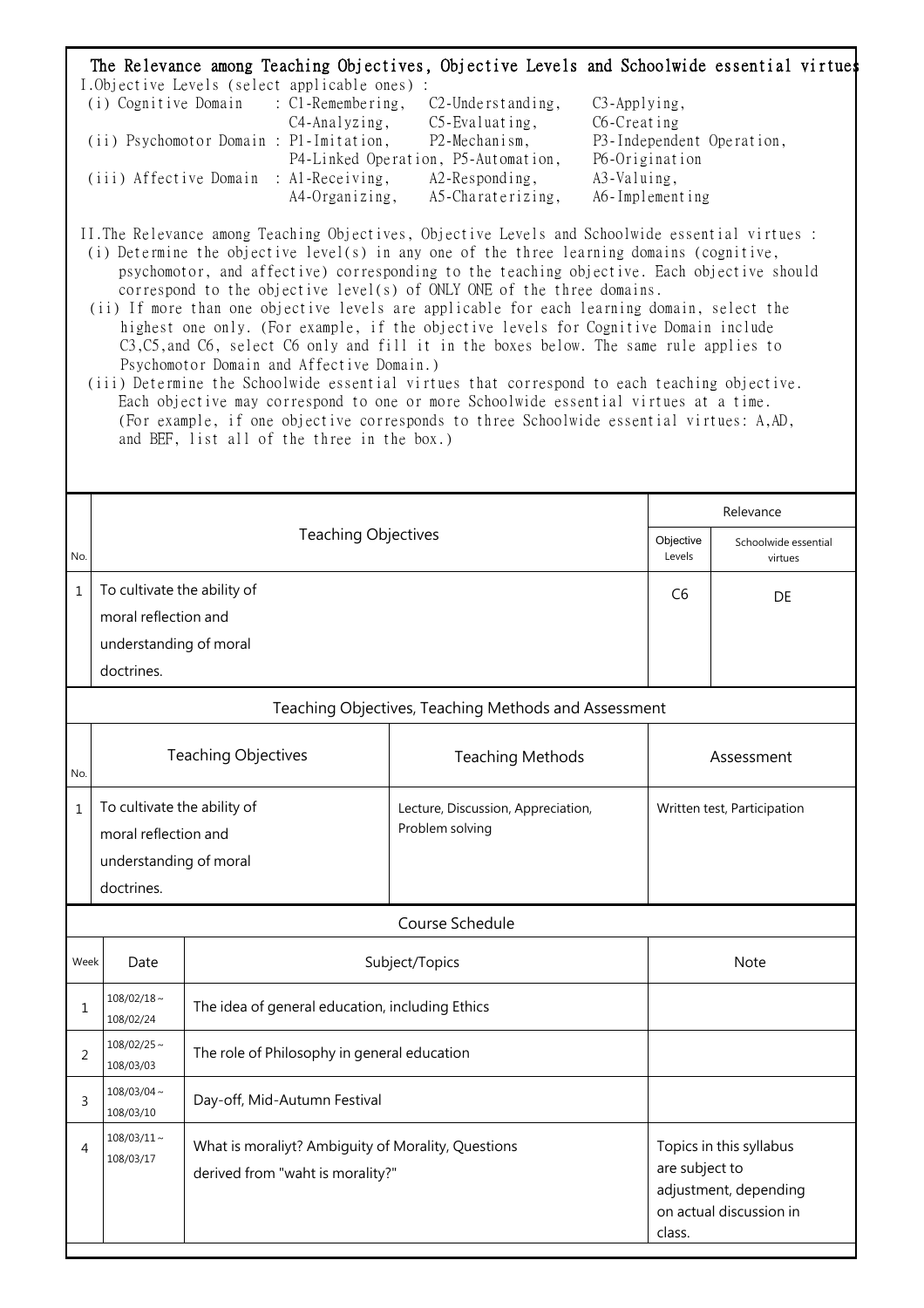| 5                                                                            | $108/03/18 \sim$<br>108/03/24                                                                                                                                                   | The role of morality in our life                                                                                                                                                                                                                                                                                                                 |  |  |
|------------------------------------------------------------------------------|---------------------------------------------------------------------------------------------------------------------------------------------------------------------------------|--------------------------------------------------------------------------------------------------------------------------------------------------------------------------------------------------------------------------------------------------------------------------------------------------------------------------------------------------|--|--|
| 6                                                                            | $108/03/25$ ~<br>108/03/31                                                                                                                                                      | The sources of morality. God? Heaven? Conscientious?<br>etc.                                                                                                                                                                                                                                                                                     |  |  |
| 7                                                                            | $108/04/01$ ~<br>108/04/07                                                                                                                                                      | Spring Break                                                                                                                                                                                                                                                                                                                                     |  |  |
| 8                                                                            | $108/04/08 \sim$<br>108/04/14                                                                                                                                                   | The criteria of morality. Authority? Moral senses?<br>Utility? etc.                                                                                                                                                                                                                                                                              |  |  |
| 9                                                                            | $108/04/15 \sim$<br>108/04/21                                                                                                                                                   | Whose life? Whose happiness? Is it right to treat others<br>as means?                                                                                                                                                                                                                                                                            |  |  |
| 10                                                                           | $108/04/22 \sim$<br>108/04/28                                                                                                                                                   | Midterm Exam Week                                                                                                                                                                                                                                                                                                                                |  |  |
| $11\,$                                                                       | $108/04/29$ ~<br>108/05/05                                                                                                                                                      | Standards of moral obligations-1                                                                                                                                                                                                                                                                                                                 |  |  |
| 12                                                                           | $108/05/06 \sim$<br>108/05/12                                                                                                                                                   | Standards of moral obligations-2                                                                                                                                                                                                                                                                                                                 |  |  |
| 13                                                                           | $108/05/13 \sim$<br>108/05/19                                                                                                                                                   | Moral dilemmas                                                                                                                                                                                                                                                                                                                                   |  |  |
| 14                                                                           | $108/05/20 \sim$<br>108/05/26                                                                                                                                                   | The function and criteria of moral reasoning                                                                                                                                                                                                                                                                                                     |  |  |
| 15                                                                           | $108/05/27 \sim$<br>108/06/02                                                                                                                                                   | Stages of moral development                                                                                                                                                                                                                                                                                                                      |  |  |
| 16                                                                           | $108/06/03 \sim$<br>108/06/09                                                                                                                                                   | Morality and beliefs                                                                                                                                                                                                                                                                                                                             |  |  |
| 17                                                                           | $108/06/10 \sim$<br>108/06/16                                                                                                                                                   | Morality and happiness                                                                                                                                                                                                                                                                                                                           |  |  |
| 18                                                                           | $108/06/17 \sim$<br>108/06/23                                                                                                                                                   | Final Exam Week                                                                                                                                                                                                                                                                                                                                  |  |  |
| Students are strongly encouraged to particapte in discussion.<br>Requirement |                                                                                                                                                                                 |                                                                                                                                                                                                                                                                                                                                                  |  |  |
| <b>Teaching Facility</b>                                                     |                                                                                                                                                                                 | Computer, Projector                                                                                                                                                                                                                                                                                                                              |  |  |
| Textbook(s)                                                                  |                                                                                                                                                                                 |                                                                                                                                                                                                                                                                                                                                                  |  |  |
| Reference(s)                                                                 |                                                                                                                                                                                 | Louis P. Pojman, Ethics: Discovering Right and Wrong, 8th edition, Wadsworth Publishing,<br>2016.<br>J.L. Mackie, Ethics: Inventing Right and Wrong, Penguin UK, 1990.<br>Lawrence Kohlberg, The Philosophy of Moral Development: Moral Stages and the Idea of<br>Justice (Essays on Moral Development, Volume 1) Cambridge: Harper & Row, 1981. |  |  |
|                                                                              | Number of<br>Assignment(s)                                                                                                                                                      | (Filled in by assignment instructor only)                                                                                                                                                                                                                                                                                                        |  |  |
|                                                                              | Attendance:<br>20.0 %<br>Midterm Exam: $40.0 %$<br>◆ Mark of Usual:<br>$\%$<br>Grading<br>Final Exam:<br>40.0 %<br>Policy<br>$\rightarrow$ 0ther $\langle \quad \rangle$ :<br>% |                                                                                                                                                                                                                                                                                                                                                  |  |  |